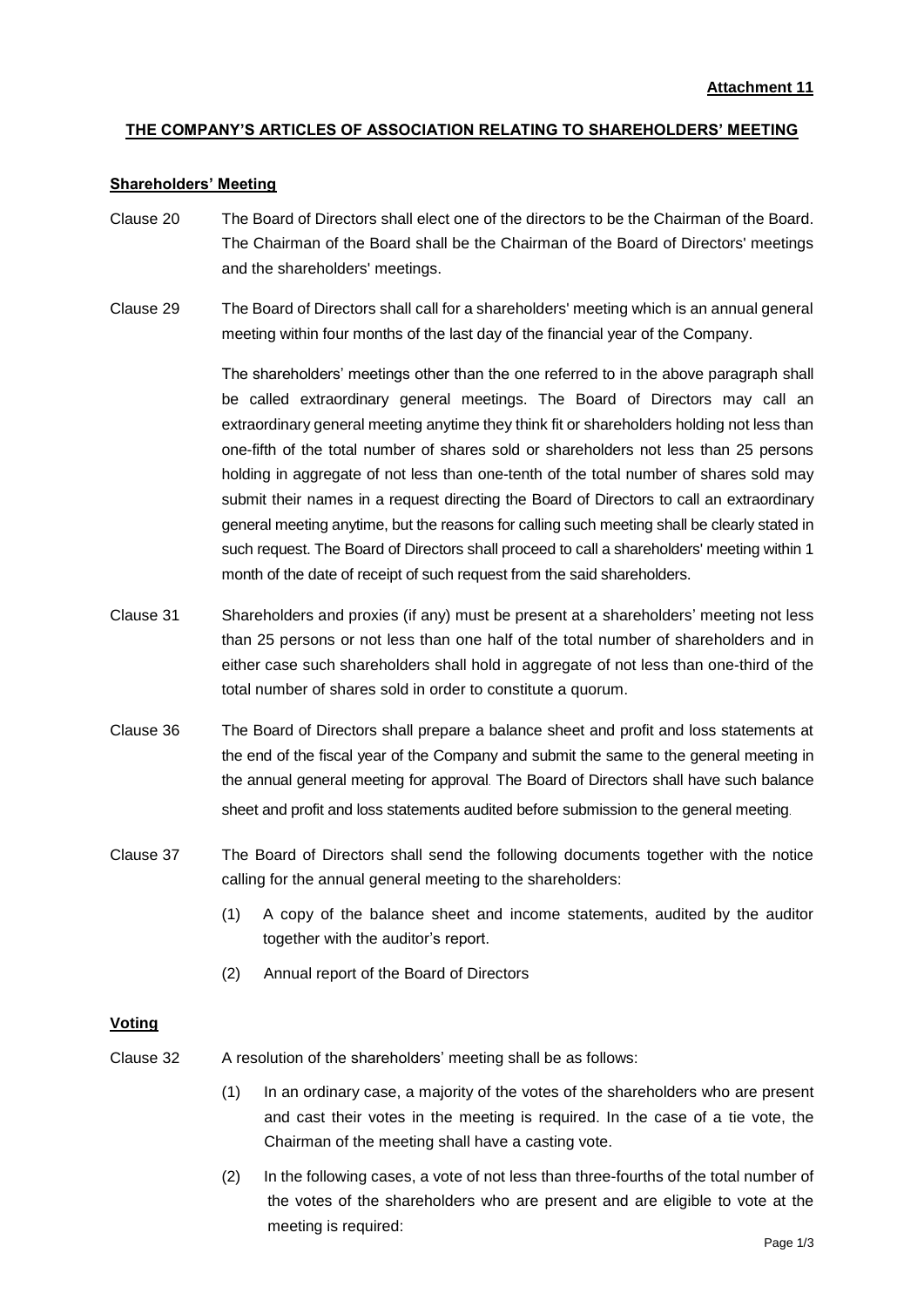- (a) The sale or transfer of the whole or important part of the business of the Company to other persons;
- (b) The purchase or acceptance of transfer of the business of other companies or private companies to be under ownership of the Company;
- (c) The entering, amending or terminating of any contract with respect to the granting of a lease of the whole or important part of the business of the Company, the assignment of the management of the business of the Company to other persons or the amalgamation of the business with other persons with the purpose of profit and loss sharing;
- (d) The amendment of the Memorandum of Association and Articles of Association of the Company;
- (e) The increase or decrease of the capital;
- (f) The dissolution of the Company;
- (g) The issuance of debentures
- (3) Any remuneration, gratuity, meeting fee of directors shall be fixed by a vote of not less than two-thirds of the total number of the votes of the shareholders who are present and are eligible to vote at the meeting.

## **Method of Election of Directors**

- Clause 12 The number of the Board of Directors shall not be less than five directors. At least half of the total directors shall reside in Thailand.
- Clause 13 Directors shall be elected in the general meeting of shareholders in accordance with the following rules and procedures:
	- (1) In voting to elect directors, the votes shall be non-accumulative.
	- (2) Each shareholder shall have a number of votes equal to the number of shares held by each of them or one share is entitled to one vote.
- Clause 14 At each annual general meeting, one-third of the directors shall retire from office. If the number of directors is not a multiple of three, then the number of directors nearest to one-third shall retire from office.

Retiring directors in the first and second years following the registration of the Company shall be drawn by lots. In subsequent years, the director who has held office the longest shall retire.

Retiring directors are eligible for re-election.

Clause 25 Director shall not operate any business which has the same nature as and is in competition with the business of the Company or become a partner in an ordinary partnership or a partner in an unlimited liability partner in limited partnerships or a director of a private company or any other juristic person operating business which has the same nature as and is in competition with the business of the Company,